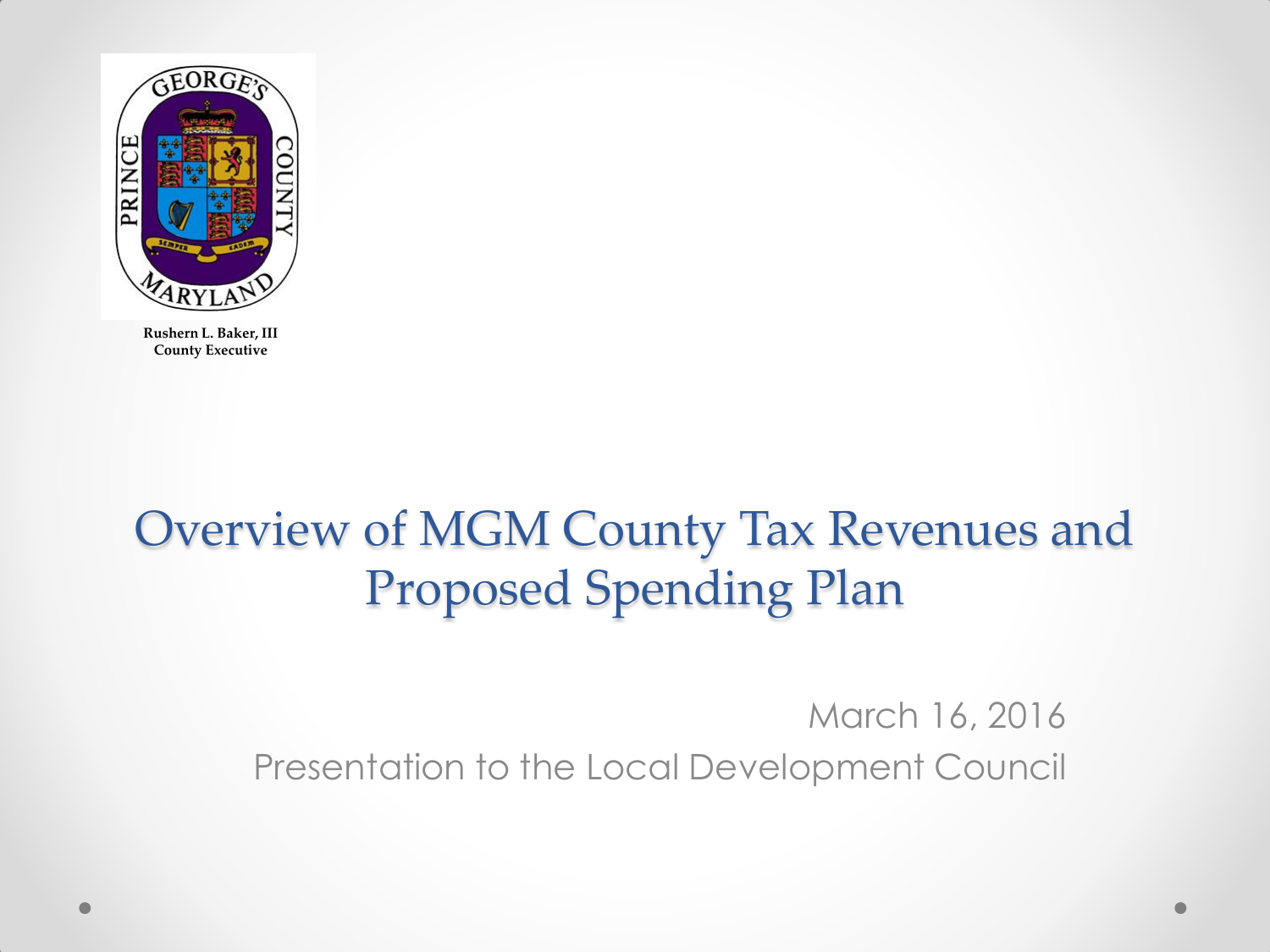# Agenda

- Sources of County Tax Revenues from MGM
- Proposed Video Lottery Terminal (VLT) Tax Revenues
- Proposed Spending Plan for VLT Tax Revenues
- Summary
- Questions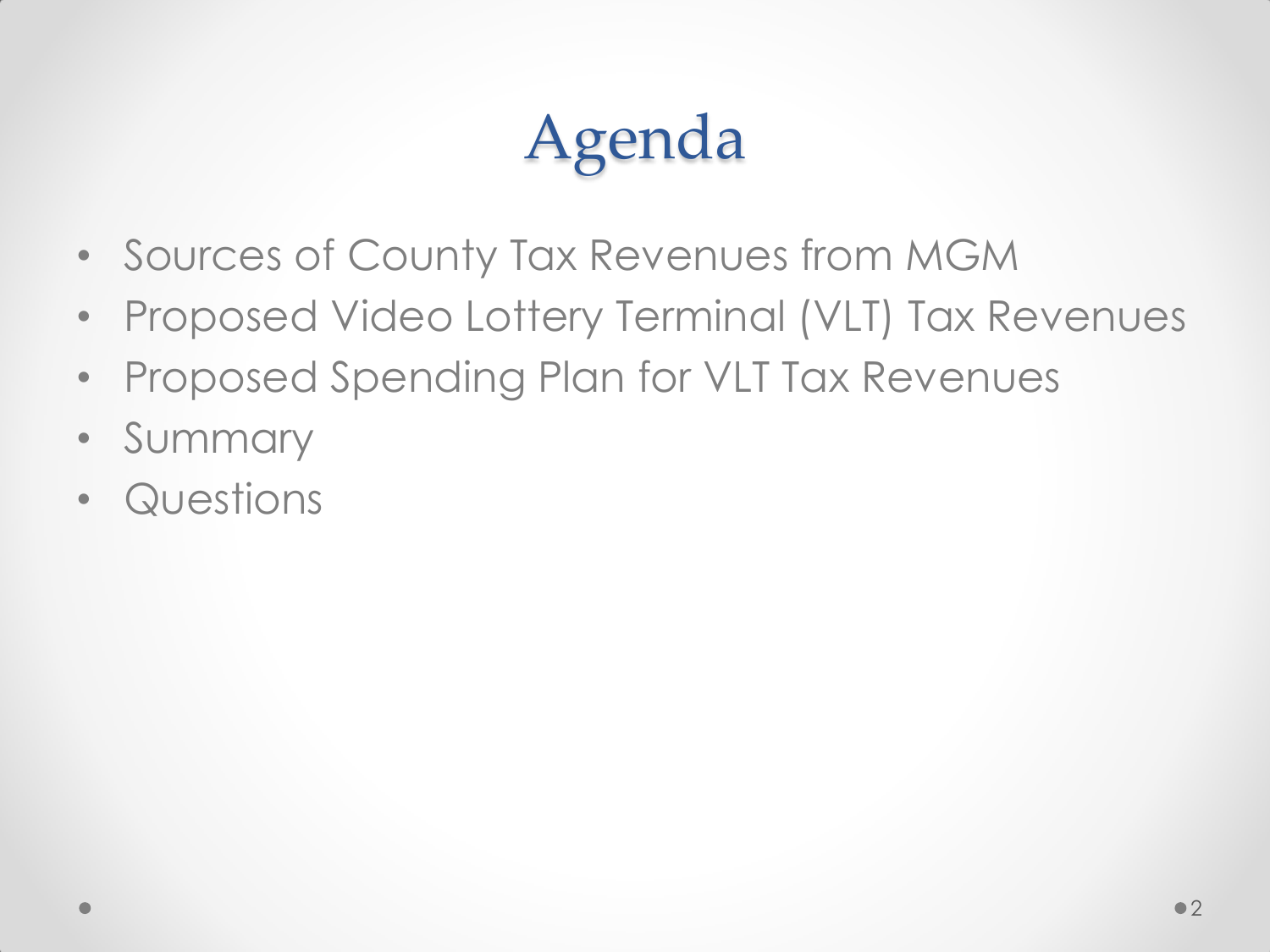

# Sources of County Tax Revenues from MGM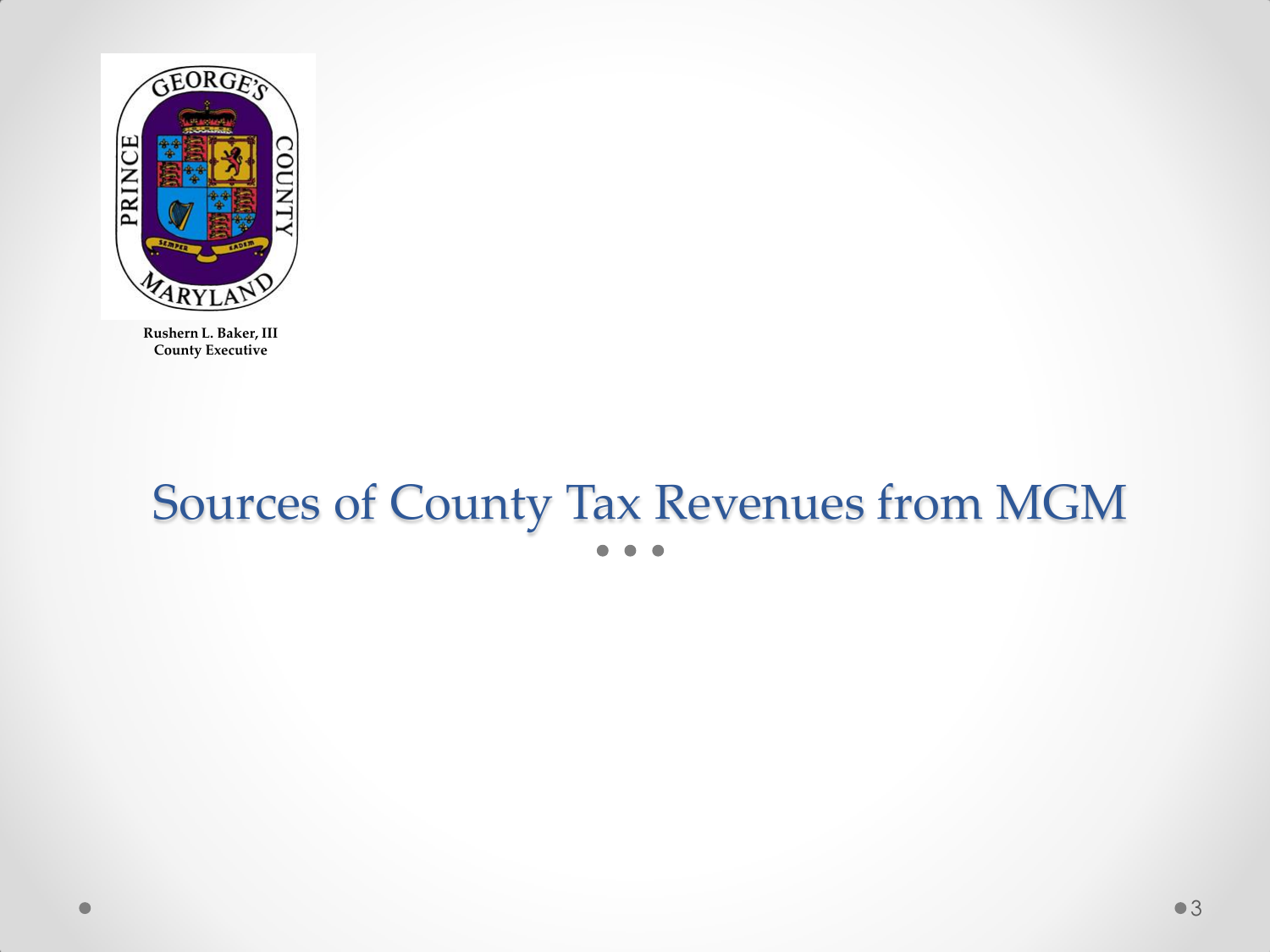# Types of Revenues - MGM



\*\*\*Projected County tax revenues from MGM ranges from \$18.9 million in FY 2017 to \$47.1 million in FY 2020, excluding the hold harmless provision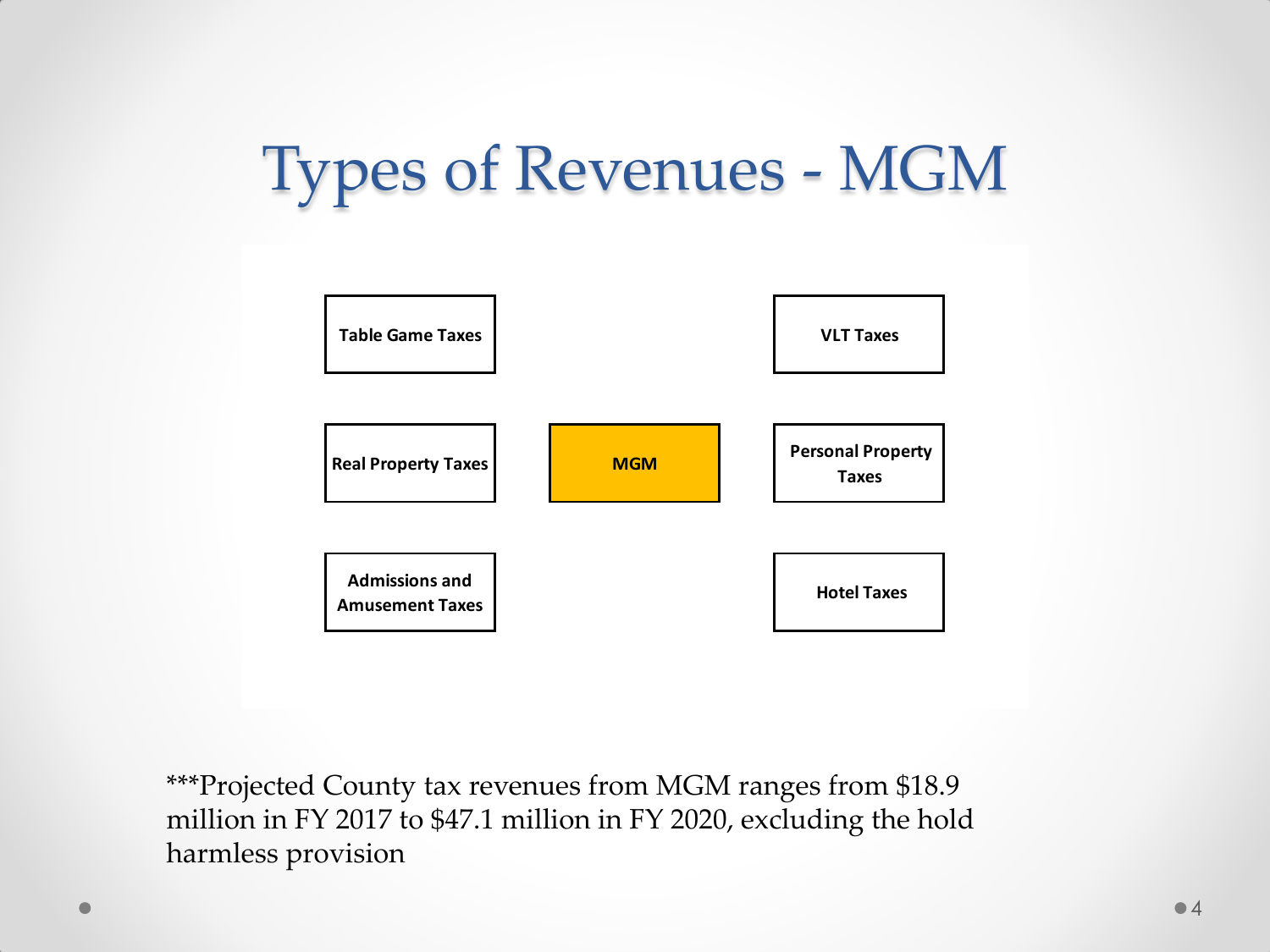## Video Lottery Terminal (VLT) Revenues – Local Development Council Recommendations



\*\*\*Section 9-1A-31 – State Government Article

Projected revenues from gross VLT tax revenues range from \$7.5 million in FY 2017 to \$17.2 million in FY 2020, excluding the hold harmless requirement for existing casinos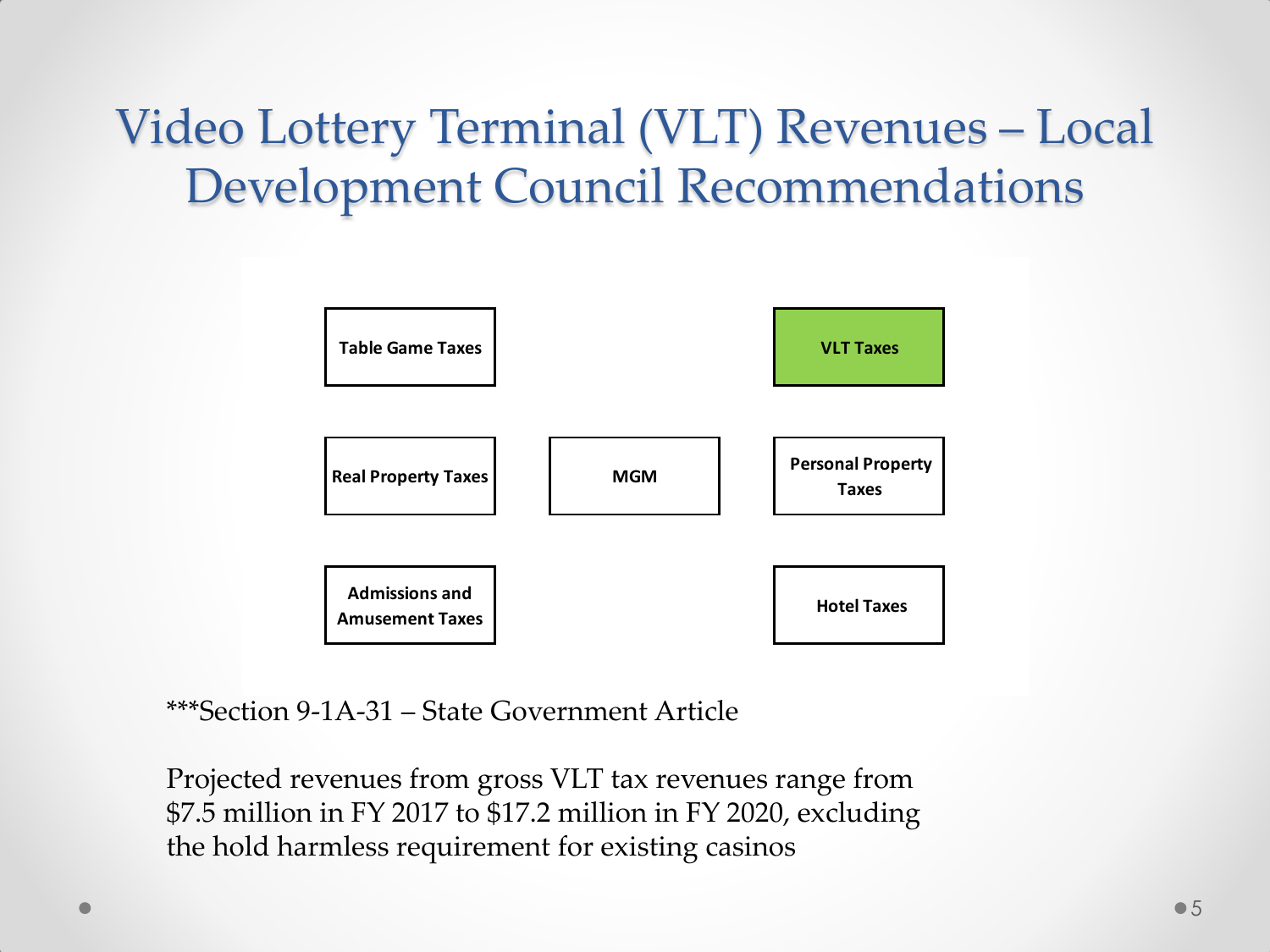

# Proposed Video Lottery Terminal (VLT) Tax Revenues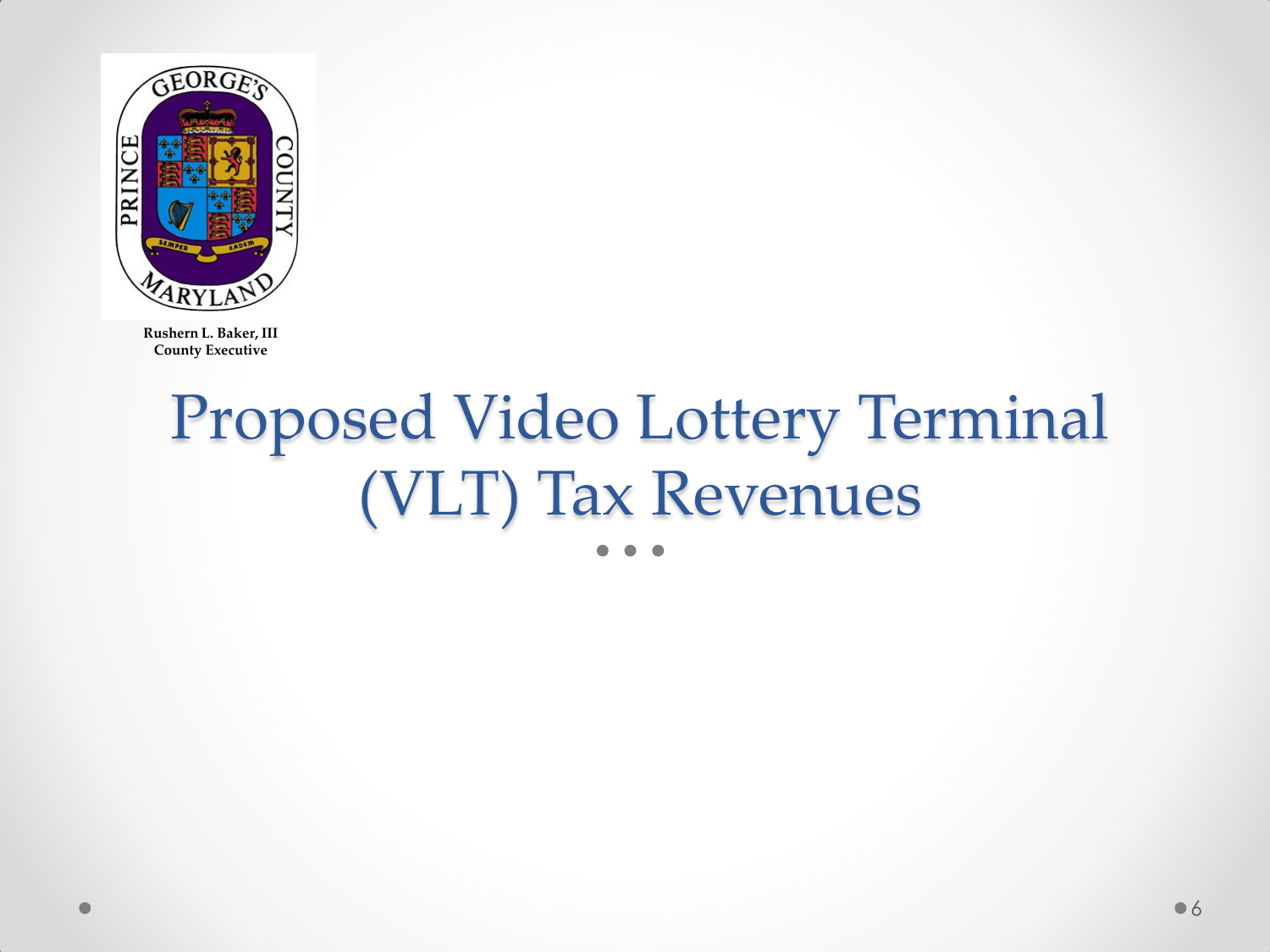## Video Lottery Terminal (VLT) Tax Revenues

#### FY 2017 Projection



\*\*\*Projected **net revenues** from VLT tax revenues range from \$4.5 million in FY 2017 to \$6.9 million in FY 2020

#### **LDC recommendations are only based upon the net VLT tax revenues**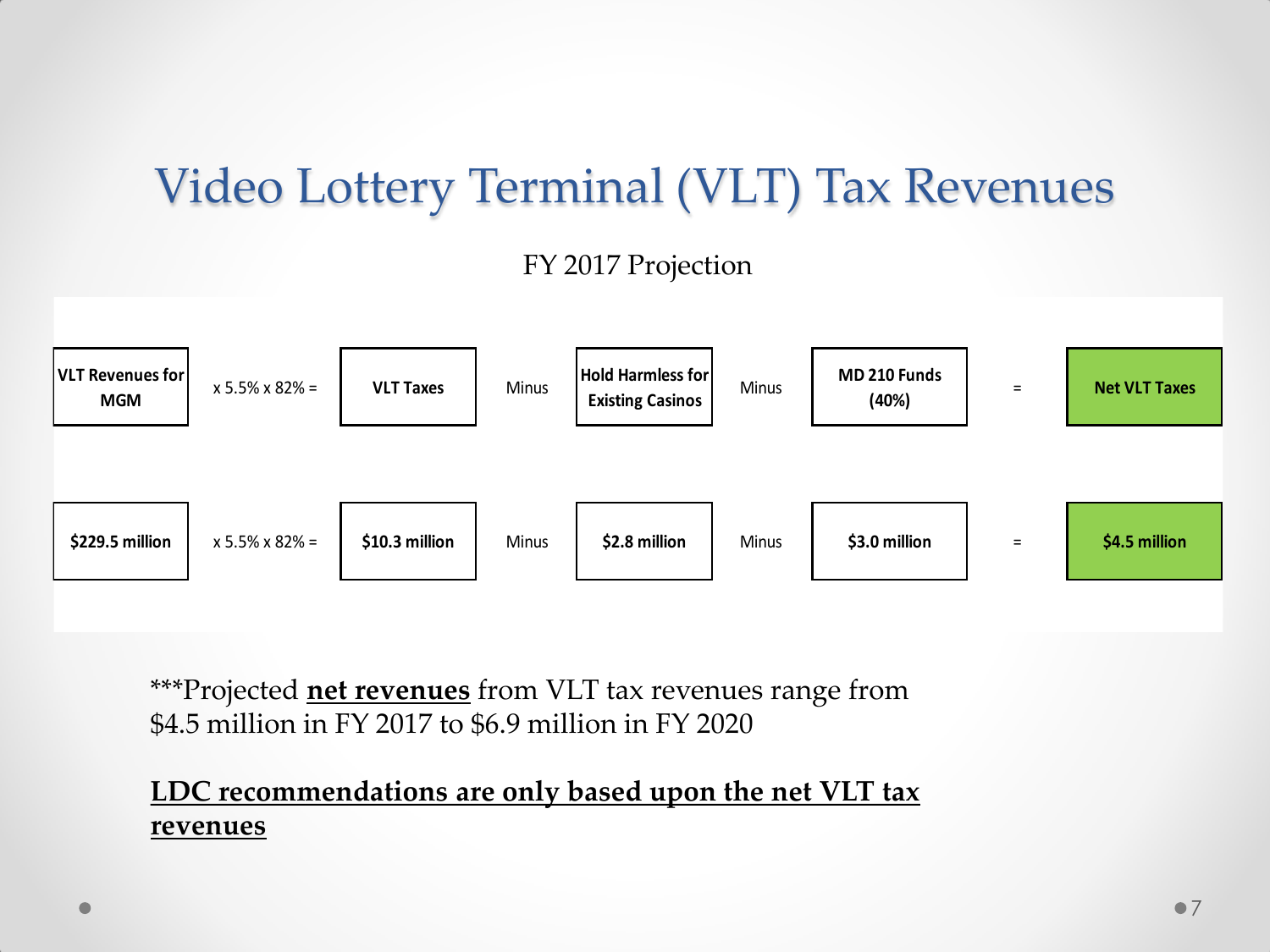

# Proposed Spending Plan for VLT Tax Revenues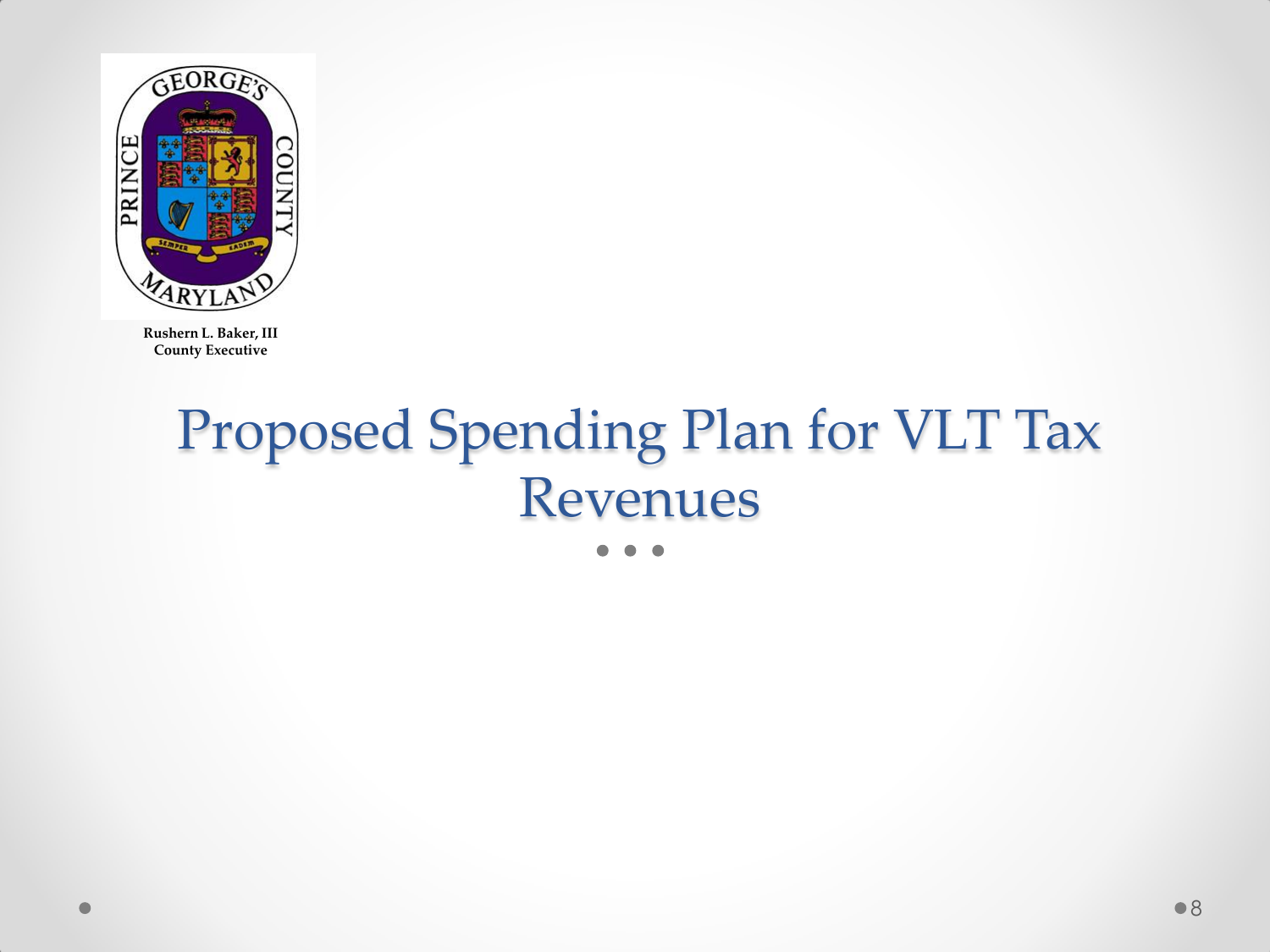## Proposed Spending Plan – FY 2017 to FY 2020

| Local Impact Grants (LIG) - Proposed Spending Plan - FY 2017 to FY 2020                                            |             |             |              |              |
|--------------------------------------------------------------------------------------------------------------------|-------------|-------------|--------------|--------------|
|                                                                                                                    |             |             |              |              |
|                                                                                                                    |             |             |              |              |
|                                                                                                                    | 2017        | 2018        | 2019         | 2020         |
| <b>Net Video Lottery Terminal Taxes</b>                                                                            | \$4,502,100 | \$7,460,800 | \$10,146,700 | \$10,349,600 |
|                                                                                                                    |             |             |              |              |
| <b>Spending Plan</b>                                                                                               |             |             |              |              |
|                                                                                                                    |             |             |              |              |
| CB 33-2015 (50% Requirement - "Education") - 50% of Net Video Lottery Terminal Taxes                               |             |             |              |              |
| Subtotal                                                                                                           | \$2,251,000 | \$3,730,400 | \$5,073,400  | \$5,174,800  |
| Police - 17.5% of Net Video Lottery Terminal Taxes                                                                 |             |             |              |              |
| Subtotal                                                                                                           | \$787,900   | \$1,305,600 | \$1,775,700  | \$1,811,200  |
| Fire - 12.5% of Net Video Lottery Terminal Taxes                                                                   |             |             |              |              |
| Subtotal                                                                                                           | \$562,800   | \$932,600   | \$1,268,300  | \$1,293,700  |
| Workforce Development and Training - 7.5% of Net Video Lottery Terminal Taxes in 2017 and Flat Annually thereafter |             |             |              |              |
| Subtotal                                                                                                           | \$337,700   | \$337,700   | \$337,700    | \$337,700    |
| <b>Scholarships - High School Students</b>                                                                         |             |             |              |              |
| Subtotal                                                                                                           | \$0         | \$150,000   | \$300,000    | \$300,000    |
| <b>Health and Human Services (HHS)</b>                                                                             |             |             |              |              |
| Subtotal                                                                                                           | \$0         | \$204,500   | \$591,600    | \$632,200    |
| Youth Employment Program - 7.5% of Net Video Lottery Terminal Taxes in FY 2017 and \$500,000 annually thereafter   |             |             |              |              |
| Subtotal                                                                                                           | \$337,700   | \$500,000   | \$500,000    | \$500,000    |
| Communty Impact Grants - 5% of Net Video Lottery Terminal Taxes in 2017 and \$300,000 annually thereafter          |             |             |              |              |
| Subtotal                                                                                                           | \$225,000   | \$300,000   | \$300,000    | \$300,000    |
| <b>Total Spending Plan</b>                                                                                         | \$4,502,100 | \$7,460,800 | \$10,146,700 | \$10,349,600 |
|                                                                                                                    |             |             |              |              |
| <b>Surplus (Deficit)</b>                                                                                           | \$0         | \$0         | \$0          | \$0          |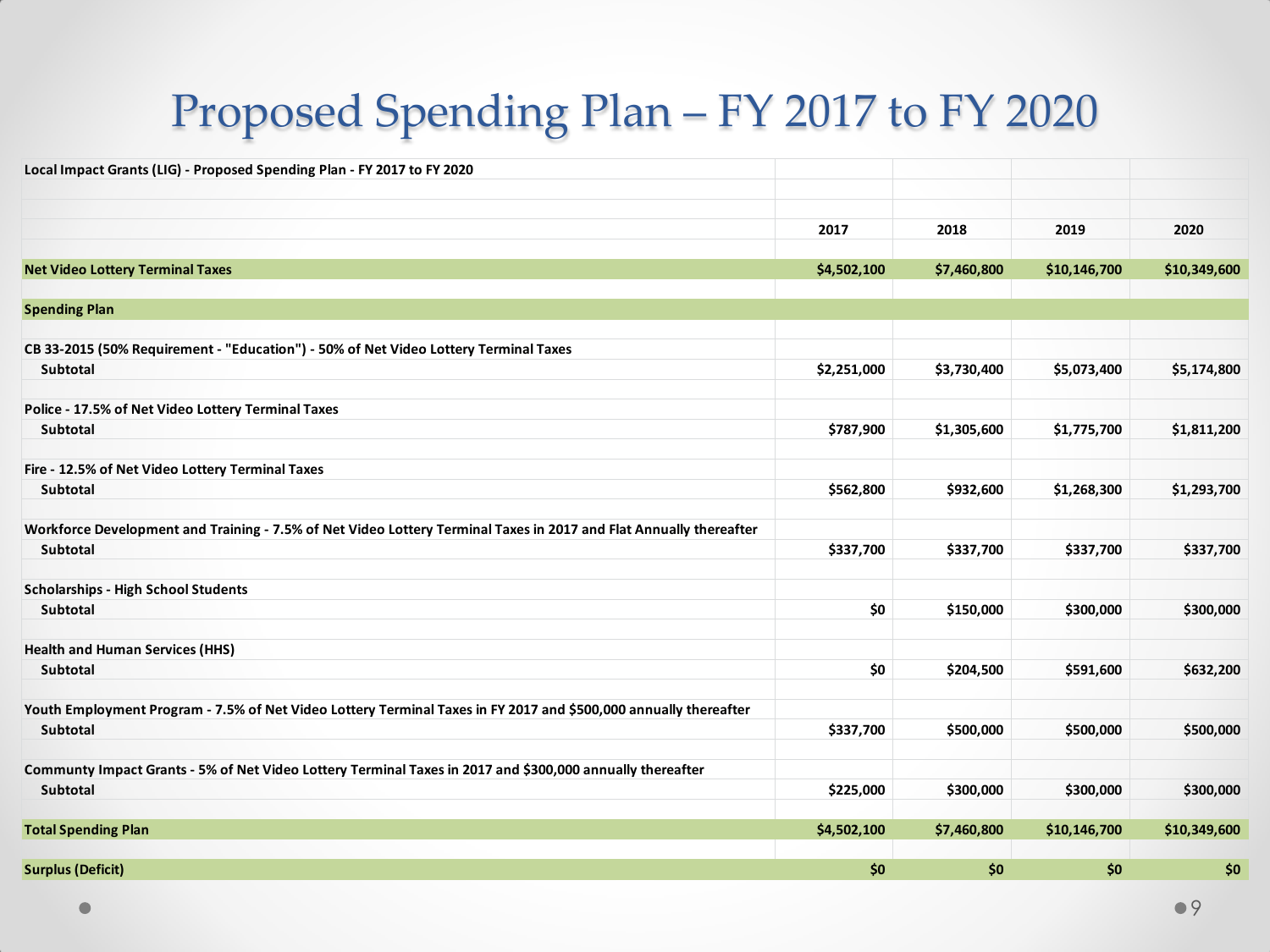### Proposed Education Spending Plan – FY 2017 to FY 2020

|                                                                                                                                         | 2017        | 2018        | 2019        | 2020        |
|-----------------------------------------------------------------------------------------------------------------------------------------|-------------|-------------|-------------|-------------|
|                                                                                                                                         |             |             |             |             |
| <b>Spending Plan</b>                                                                                                                    |             |             |             |             |
|                                                                                                                                         |             |             |             |             |
| CB 33-2015 (50% Requirement - "Education") - 50% of Net Video Lottery Terminal Taxes                                                    |             |             |             |             |
| Crossland High School - Systemic Replacements - Steam Piping Replacement                                                                | \$260,000   |             |             |             |
| Forest Heights Elementary School - Code Corrections - Replace Fire Alarm System, Emergency Generation Installation                      | \$255,000   |             |             |             |
| Fort Foote Elementary School - Major Repair Projects - Exterior Door Replacement                                                        | \$192,000   |             |             |             |
| Glassmanor Elementary School - Major Repair Projects/Parking Lots and Driveways - Window Wall Replacement, Resurface Parking Lots       | \$320,000   |             |             |             |
| Potomac Landing Elementary School - Code Corrections and Playground Equipment - Replace Fire Alarm System, Replace Playground Equipment | \$195,000   |             |             |             |
| Princeton Elementary School - Code Corrections and Parking Lots and Driveways - Replace Fire Alarm System, Expand Parkign Lot           | \$512,000   |             |             |             |
| Tayac Elementary school - Code Corrections - Replace Fire Alarm System                                                                  | \$160,000   |             |             |             |
| Thurgood Marshall Middle School - Major Repair Projects and Security Upgrades - Exterior Structural Repair, Install Cameras             | \$162,000   |             |             |             |
| Valley View Elementary School - Code Corrections and Playground Equipment - Replace Fire Alarm System, Replace Playground Equipment     | \$195,000   |             |             |             |
| Other "Education" Related Expenses - One-Time Costs - TBD on an annual basis per the County's annual budget process                     | \$0         | \$3,730,400 | \$5,073,400 | \$5,174,800 |
| Subtotal                                                                                                                                | \$2,251,000 | \$3,730,400 | \$5,073,400 | \$5,174,800 |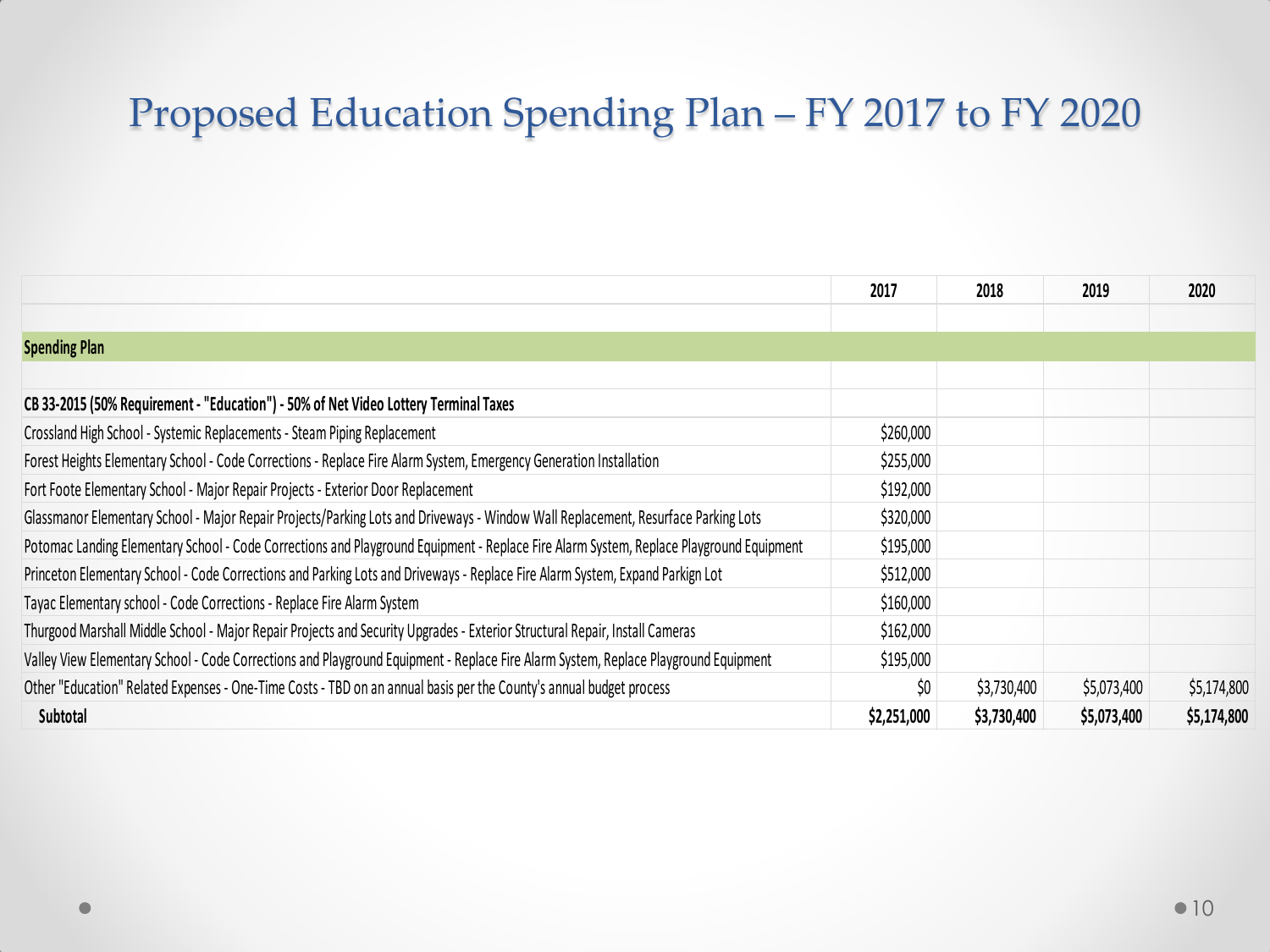### Public Safety Spending Plan – FY 2017 to FY 2020

|                                                    | 2017      | 2018        | 2019        | 2020        |
|----------------------------------------------------|-----------|-------------|-------------|-------------|
|                                                    |           |             |             |             |
| <b>Spending Plan</b>                               |           |             |             |             |
|                                                    |           |             |             |             |
| Police - 17.5% of Net Video Lottery Terminal Taxes |           |             |             |             |
| Additional Police Officers - District 7            | \$787,900 | \$1,305,600 | \$1,775,700 | \$1,811,200 |
| Number of Officers                                 | 11        | 17          | 22          | 22          |
| Subtotal                                           | \$787,900 | \$1,305,600 | \$1,775,700 | \$1,811,200 |
| Fire - 12.5% of Net Video Lottery Terminal Taxes   |           |             |             |             |
| <b>Additional Fire Fighters</b>                    | \$562,800 | \$932,600   | \$1,268,300 | \$1,293,700 |
| Number of Fire Fighters                            |           | 12          | 15          | 15          |
| Subtotal                                           | \$562,800 | \$932,600   | \$1,268,300 | \$1,293,700 |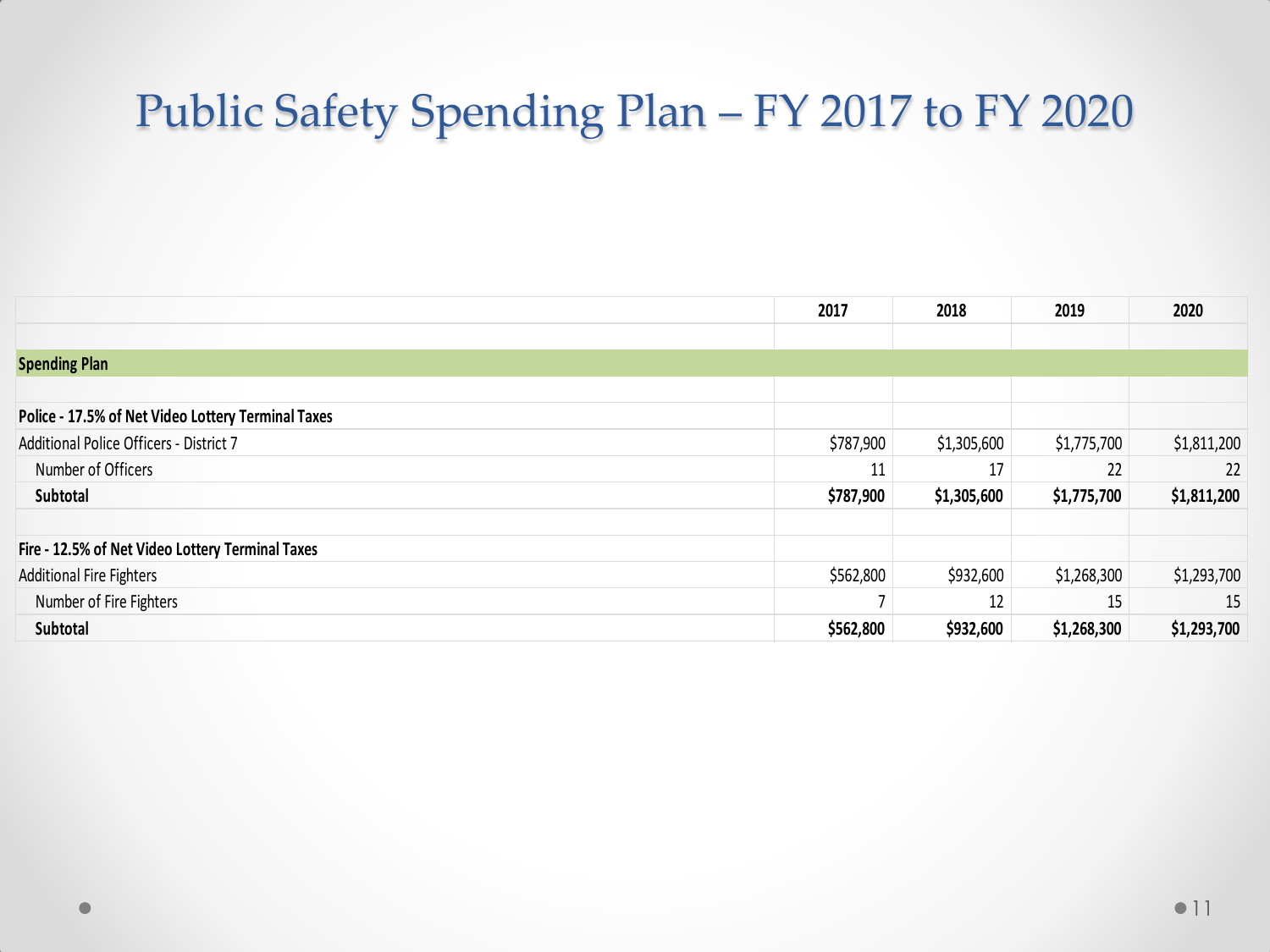### Workforce Development and Training Spending Plan – FY 2017 to FY 2020

|                                                                                                                    | 2017      | 2018      | 2019      | 2020      |
|--------------------------------------------------------------------------------------------------------------------|-----------|-----------|-----------|-----------|
|                                                                                                                    |           |           |           |           |
| <b>Spending Plan</b>                                                                                               |           |           |           |           |
|                                                                                                                    |           |           |           |           |
| Workforce Development and Training - 7.5% of Net Video Lottery Terminal Taxes in 2017 and Flat Annually thereafter |           |           |           |           |
| Prince George's County Economic Development Corporation - Workforce Development Division                           | \$337,700 | \$337,700 | \$337,700 | \$337,700 |
| Subtotal                                                                                                           | \$337,700 | \$337,700 | \$337,700 | \$337,700 |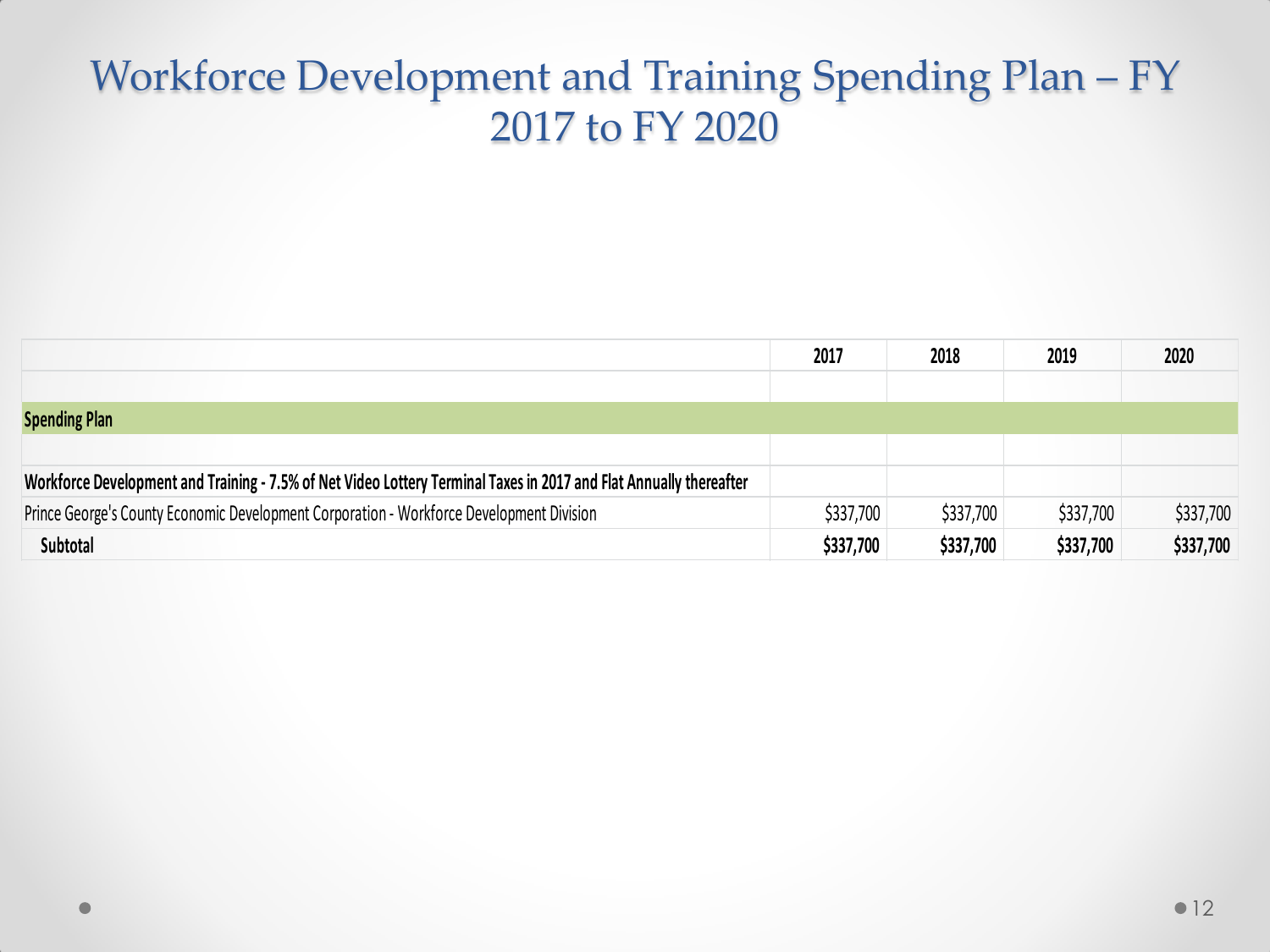### Youth and Non-Profit Spending Plan – FY 2017 to FY 2020

|                                                                                                                  | 2017      | 2018      | 2019      | 2020      |
|------------------------------------------------------------------------------------------------------------------|-----------|-----------|-----------|-----------|
|                                                                                                                  |           |           |           |           |
| <b>Spending Plan</b>                                                                                             |           |           |           |           |
|                                                                                                                  |           |           |           |           |
| <b>Scholarships - High School Students</b>                                                                       |           |           |           |           |
| Grant to the PGCS Foundation - Potomac, Oxon Hill, Crossland                                                     | \$0       | \$150,000 | \$300,000 | \$300,000 |
| Subtotal                                                                                                         | \$0       | \$150,000 | \$300,000 | \$300,000 |
| <b>Health and Human Services (HHS)</b>                                                                           |           |           |           |           |
| Grants to Health and Human Services Organizations/Expanded HHS Services in the Area                              | \$0       | \$204,500 | \$591,600 | \$632,200 |
| <b>Subtotal</b>                                                                                                  | \$0       | \$204,500 | \$591,600 | \$632,200 |
| Youth Employment Program - 7.5% of Net Video Lottery Terminal Taxes in FY 2017 and \$500,000 annually thereafter |           |           |           |           |
| Office of Human Resources Management - Summer Youth Employment Program                                           | \$337,700 | \$500,000 | \$500,000 | \$500,000 |
| Number of Summer Youth - Impact Area                                                                             | 106       | 151       | 146       | 141       |
| Subtotal                                                                                                         | \$337,700 | \$500,000 | \$500,000 | \$500,000 |
| Communty Impact Grants - 5% of Net Video Lottery Terminal Taxes in 2017 and \$300,000 annually thereafter        |           |           |           |           |
| Grants to Community Organizations - Local Development Council                                                    | \$225,000 | \$300,000 | \$300,000 | \$300,000 |
| Number of Grants - Illustrative Purposes                                                                         | 23        | 36        | 47        | 47        |
| <b>Subtotal</b>                                                                                                  | \$225,000 | \$300,000 | \$300,000 | \$300,000 |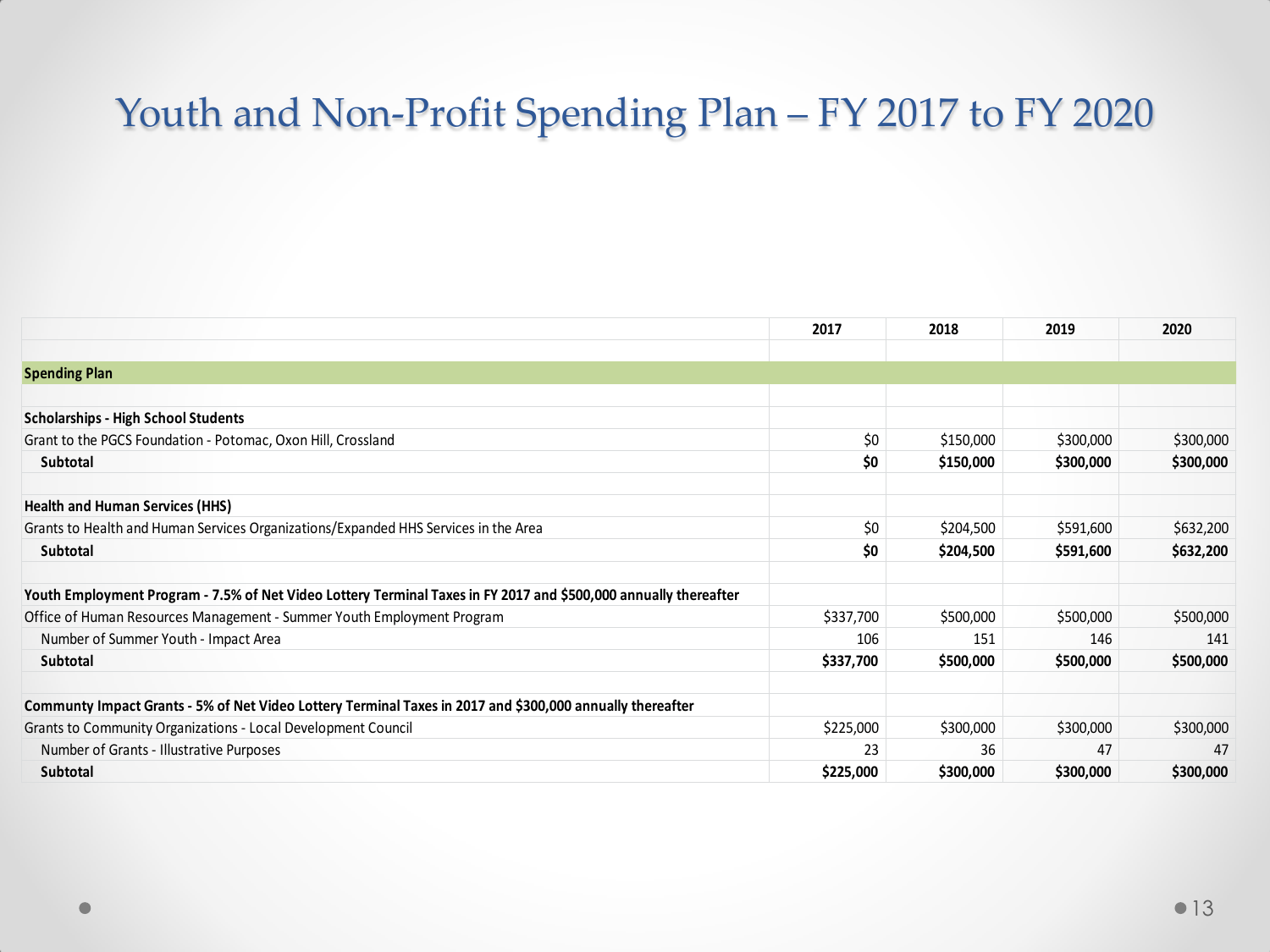

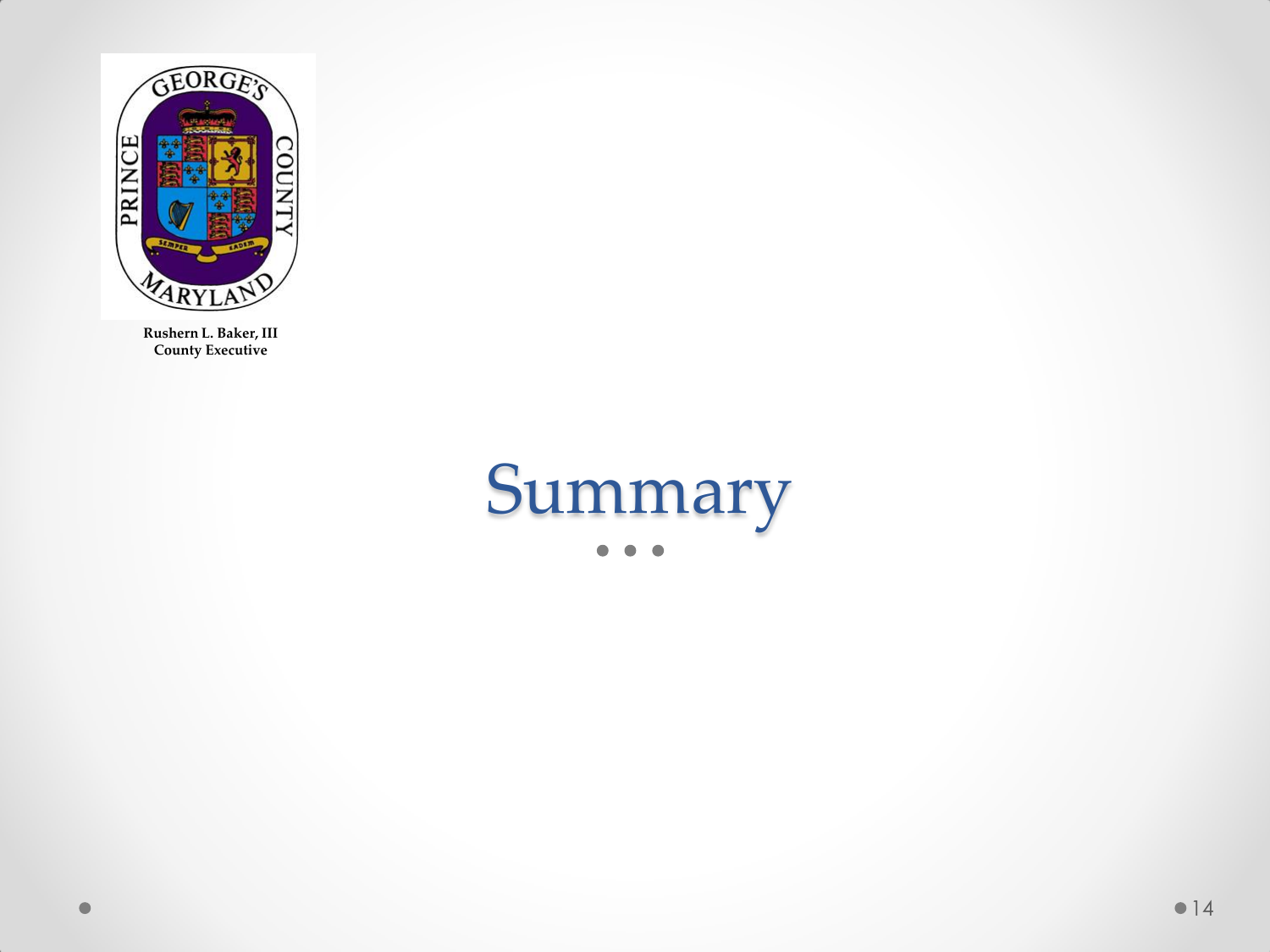### Summary

- The proposed spending plan complies with CB 33- 2015 by allocating 50% of Net VLT tax revenues to the Prince George's County Public School System for various systemic capital projects
- The plan assists in providing supplemental public safety resources to the areas around MGM.
- The plan will assist in providing workforce development and training opportunities for individuals in the area.
- The plan provides funding for non-profit organizations and youth employment opportunities.